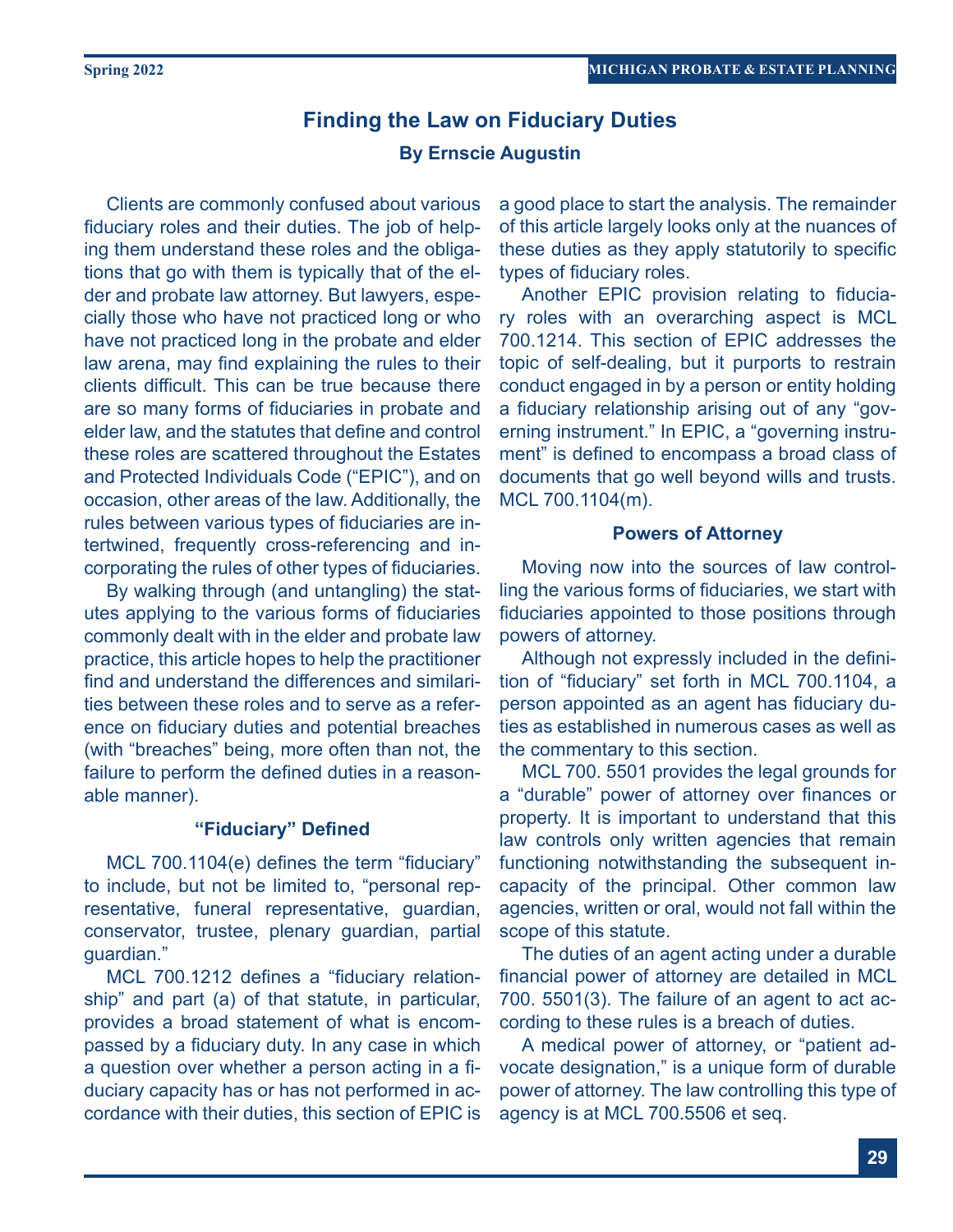MCL 700.5509 defines the duties and responsibilities of a patient advocate, any violation of which would accordingly give rise to a breach. MCL 700.5509(1)(a) expressly obligates a patient advocate to act in a fiduciary capacity with respect to such actions or inactions.

# **Guardians and Conservators**

It is worth noting that while MCL 700.1104 is a section of EPIC, as referenced above, it purports to define "plenary guardian" and "partial guardian" within the meaning of the term "fiduciary." These term, however, apply to persons subjected to court protection as a result of their being determined to have developmental disabilities. This inclusion reveals an awkwardness in the fact that Michigan probate courts establish guardianships over various populations, and for various reasons (minority, incapacity, and developmental disability), but that the establishment of a guardianship over a person with a developmental disability is based on law outside of EPIC. Rather, it is the Mental Health Code that defines "plenary guardian" and "partial guardian" (MCL 330.1600) and that provides the processes for establishing, and the rules for acting, as a guardian over a person with a developmental disability. The inclusion of these terms in this section of EPIC is acknowledged and clarified in the Mental Health Code by MCL 330.1632, which provides:

[w]henever the court appoints a plenary guardian of the estate or a partial guardian with powers or duties respecting real or personal property, that guardian shall be considered a fiduciary for the purposes of the estates and protected individuals code … .

So, starting with guardians over persons with developmental disabilities, the duties of such guardians can be found at MCL 330.1631. A breach would be a violation of the duties defined there. In addition, because the term "conservator" is not used in the Mental Health Code, but rather persons who have authority over the funds or property of the ward are designated as "guardians over the estate," their fiduciary ob-

ligations in relation to these activities are addressed by the incorporation of EPIC fiduciary duties, as explained above.

As for guardians over legally incapacitated individuals and their duties (and countervailing breaches), look to MCL 700.5314. And for guardians over a minor, MCL 700.5215.

As for conservators over minors or adults, the duty to inventory and account are spelled out in MCL 700.5417 and 700.5418, respectively. Otherwise, the fiduciary duties and standard of care applicable to a conservator are defined by MCL 700.5416, which incorporates by reference the duties of a trustee as spelled out in the Michigan Trust Code (the "MTC," which is itself a subsection of EPIC), particularly, as will be discussed below, Part 8 of the MTC.

# **Personal Representative and Trustee**

The law regarding the duties and breaches of a personal representative or trustee are the most detailed and elaborate of all types of fiduciaries addressed in this article, and the nuances of these offices is well beyond the scope of this article.

That said, the duties of a personal representative, and therefore the countervailing grounds for breach, are set forth in Part 7 of Article III of EPIC (MCL 700.3701 et seq.), but see also MCL 700.3611(2)(c), which describes grounds for removal of a personal representative.

As for a trustee, the MTC defines duties and breaches in both Part 8 (MCL 700.7801 et seq.), but also in some areas of Part 9 (MCL 700.7901 et seq.). These include, importantly, the duty of a trustee to administer the trust in "good faith, expeditiously, in accordance with the terms and purpose, for the benefit of trust beneficiaries, and in accordance with this article." MCL 700.7801. See also MCL 700.7706(2) for breaches that give rise to removal by a court.

### **Conclusion**

Michigan law regarding fiduciary duties and breaches is extensive, but finding it is not always